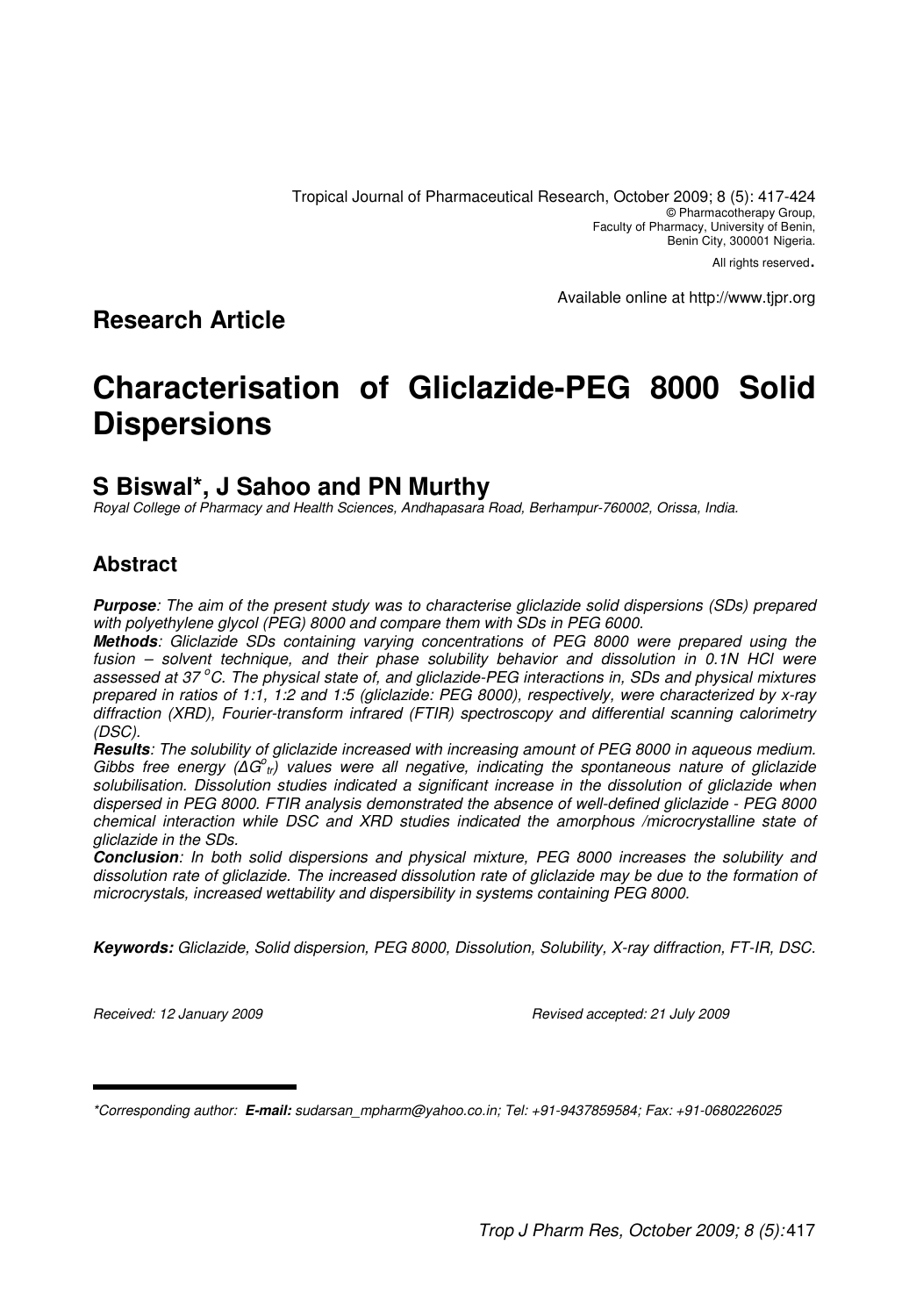## **INTRODUCTION**

Gliclazide is a second generation hypoglycemic sulfonylurea which is useful in the treatment of type 2 diabetes mellitus [1]**.** Current literature shows that the drug has good tolerability, low incidence of hypoglycemia, low rate of secondary failure, inhibits platelet aggregation and increases fibrinolysis [2,3]. For these reasons, gliclazide appears to be a drug of choice in longterm sulfonylurea therapy for the control of type 2 diabetes mellitus in the aged [4]. Gliclazide exhibits inter-individual bioavailability variations probably due to its poor aqueous solubility and unsatisfactory dissolution rate. Improvement in its solubility and dissolution rate is the primary reason for this study, as this improvement could be achieved by the use of watersoluble polymers based on solid dispersion technology [5].

Complexation of gliclazide with β-cyclodextrin and the characterization of the resulting complex has been reported [6,7,8].<br>Complexation of gliclazide with ß-Complexation of gliclazide with βcyclodextrin-hydroxypropyl methylcellulose enhanced its hypoglycemic activity has been reported [9]. In addition, accelerated absorption of gliclazide using PEG 400 was studied earlier [10]. These studies showed enhancement in gliclazide dissolution. The solid dispersions (SDs) of drugs with PEG 8000 may be useful to solve various problems such as enhancement of stability, solubility and dissolution rate [11,12].

Our previous study on solid dispersions of gliclazide prepared with PEG 6000 indicated improvement in the dissolution rate of this poorly water soluble drug. The gliclazide: PEG 6000 (1:5) solid dispersion, which is partially amorphous, showed approximately 90 % drug release within one hour compared with 40% for the pure drug[13]. Since the molecular weight of PEG may play a role in the performance of a solid dispersion, the objective of the present work was to investigate the effect of the higher molecular weight PEG 8000 on the dissolution rate of gliclazide-PEG 8000 solid dispersion. The interactions between gliclazide and PEG 8000 in both solid and solution states were investigated. The interaction in the solid state was investigated by Fourier-transform infrared (FT-IR) spectroscopy, X-ray diffraction (XRD) and differential scanning calorimetry (DSC) while interaction in solution was studied by phase solubility analysis and dissolution experiments.

## **EXPERIMENTAL**

#### **Materials**

Gliclazide was received as gift from Aristo Pharmaceuticals Ltd, Mumbai, India. PEG 8000 was received from Clariant, Germany. Double distilled water was used throughout the study and all the other chemicals used were of analytical grade.

#### **Preparation of solid dispersions**

The SDs were prepared at weight ratios of 1:1, 1:2, 1:5 (gliclazide: PEG 8000) and coded SD1/1, SD1/2 and SD 1/5 respectively, using the fusion-solvent method. The required amount of PEG 8000 was melted in a beaker on a water bath maintained at  $50-65$  °C. The appropriate amount of gliclazide solution in chloroform (16.6 %w/v) was added to the molten PEG 8000 and mixed thoroughly with a glass rod for 5 min. The mixture was cooled rapidly by placing the beaker in an ice bath for 5 min to solidify, then powdered in a mortar, sieved through a 100-mesh screen, and stored in a screw-cap vial at room temperature pending further use.

The physical mixtures (PMs) in the same weight ratio as the SDs above were prepared by thoroughly mixing the appropriate amounts of gliclazide and PEG 8000 for 10 min in a mortar. The mixtures, coded PM 1/1, PM 1/2 and PM 1/5, respectively were sieved through a 100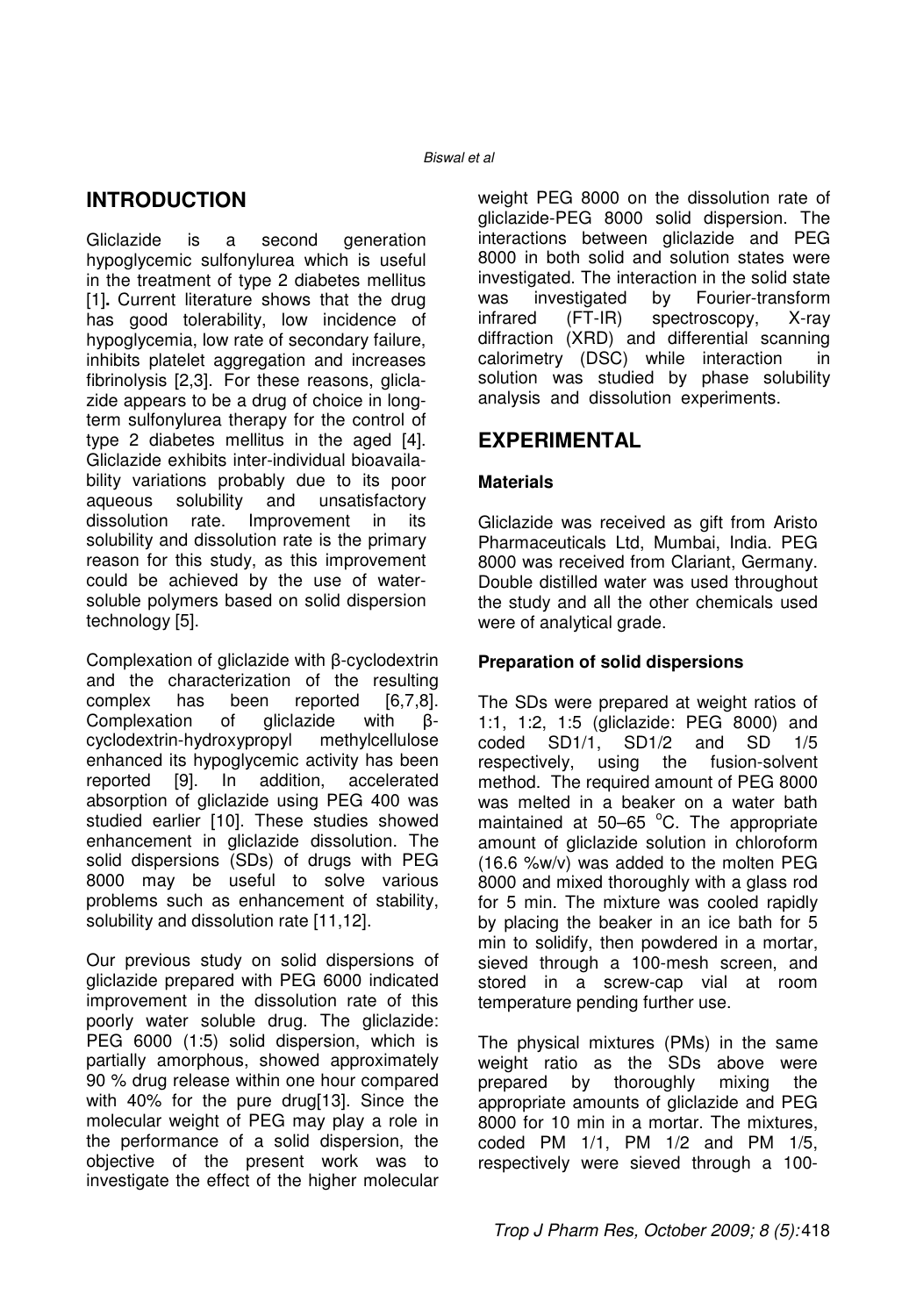mesh sieve and stored in screw-cap vials at room temperature until used.

#### **Determination of gliclazide solubility**

Solubility determinations were performed in triplicate according to the method of Higuchi and Connors [14]. In brief, an excess amount of gliclazide was taken into a screw-capped glass vial to which 20 mL of aqueous solution containing various concentrations (2-18 %) of PEG 8000 was added. The samples were shaken at  $37.0\pm0.5$  °C for 72 h in a water bath (Remi Pvt Ltd, Mumbai) and filtered through a 0.45µm membrane filter. The filtrate was suitably diluted and analyzed spectrophotometrically at the wavelength of 227 nm using a UV-VIS spectrophotometer (Shimadzu UV-1700, Pharm Spec).

#### **Dissolution studies**

Dissolution studies on gliclazide powder as well as the SDs, and PMs were performed using the U.S. Pharmacopoeia (USP) tablet dissolution test apparatus 2 (Lab India, Mumbai.) with the paddle rotating at 50 rpm in 900 mL 0.1N HCl (containing 0.25 %w/v sodium lauryl sulphate) at  $37\pm0.5$  °C. SDs or PMs equivalent to 30 mg of gliclazide were used as samples for the dissolution test. At 10 min intervals, 10 mL samples were withdrawn with a syringe filter (0.45µm) (Sepyrane, Mumbai) and assayed for gliclazide content by measuring the absorbance at 227 nm using UV-Visible spectrophotometer (Shimadzu UV-1700, PharmSpec). Fresh medium (10 mL), prewarmed at  $37^{\circ}$ C, was added to the dissolution medium after each sampling to maintain a constant volume throughout the test. Dissolution studies were performed in triplicate (n=3).

#### **Fourier-transform infrared (FTIR) spectroscopy**

Fourier-transform infrared **(**FT-IR) spectra were obtained using an FT-IR

spectrometer-430 (Jasco, Japan). The samples (gliclazide, SDs or PMs) were previously ground and mixed thoroughly with potassium bromide, an infrared transparent matrix, at 1:5 (Sample: KBr) ratio, respectively. The KBr discs were prepared by compressing the powders at a pressure of 5 tons for 5 min in a hydraulic press. Forty scans were obtained at a resolution of 4 cm $^{-1}$ , from 4000 to 400 cm $^{-1}$ .

#### **Differential scanning calorimetry**

DSC measurements were performed on a DSC-6100 (Seiko Instruments, Japan) differential scanning calorimeter with a thermal analyzer. Samples (about 1.675 mg of gliclazide or SDs and PMs containing an equivalent amount of the drug) were placed in sealed aluminum pans and heated under nitrogen flow (20 ml/min) at a scanning rate of 10 $^{\circ}$ C min<sup>-1</sup> from 25 to 250 $^{\circ}$ C. An empty aluminum pan was used as a reference.

#### **X-ray diffraction**

X-ray powder diffraction patterns were obtained at room temperature using a PW1710 X-ray diffractometer (Philips, Holland) with Cu as anode material and graphite monochromator, operated at a voltage of 35 kV and 20 mA current. The samples were analysed in the 2θ angle range of 5˚–70˚ and the process parameters were set as: scan step size of 0.02˚ (2θ), and scan step time of 0.5s.

#### **Solubility and dissolution data analysis Phase-solubility**

The value of apparent stability constant, Ks, between drug–carrier combinations were computed from the phase-solubility profiles, as shown in Eqn 1.

$$
Ks = \frac{\text{Slope}}{\text{Intercept } (1 - \text{Slope })} \quad \dots (1)
$$

Gibbs free energy of transfer  $( \Delta G_{tr}^{\circ} )$  of gliclazide from pure water to the aqueous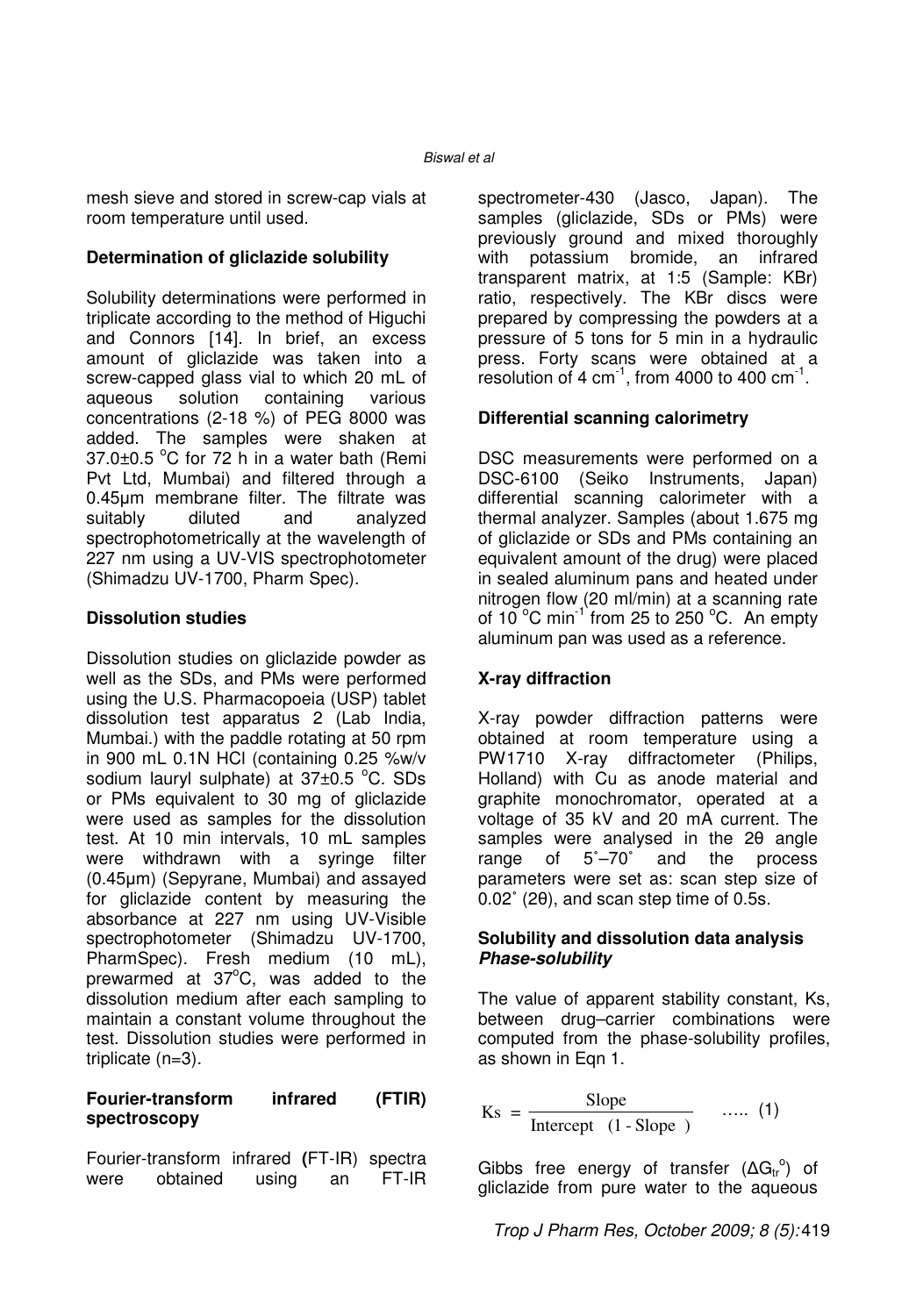solutions of carrier was calculated as in Eqn 2:

$$
\Delta \text{G} \text{tr} = -2.303 R \text{T} \text{Log} \frac{So}{Ss} \qquad \qquad \dots \dots \dots \tag{2}
$$

where  $S_0/S_s$  is the ratio of molar solubility of gliclazide in aqueous solution of PEG 8000 to that of the same medium without PEG 8000.

#### **In vitro dissolution**

A model-independent approach was used for comparing the dissolution profiles. Modelindependent approaches are based on the ratio of area under the dissolution curve (dissolution efficiency) or on mean dissolution  $time<sup>15,16</sup>$ . The magnitude of mean dissolution time and dissolution efficiency for each formulation was calculated using PCP Disso v3 software (Pune, India) based on Eqn 3.

$$
\% \text{DE} = \frac{\int_{0}^{t} \text{Fdt}}{Y_{100t}} \qquad \dots \qquad (3)
$$

### **RESULTS**

#### **Solubility studies**

The phase-solubility diagram investigated in 0.1N HCl (pH 1.2) was linear over a wide range of PEG 8000 concentrations and correspond to  $A_L$ -type profiles [14]. The stability constant was  $0.328 \text{ mL}^{-1}$ mg. At 18 %w/v concentration of PEG 8000, the solubility of gliclazide increased by 4.46-fold (Table 1). Table 1 also presents the values of Gibbs free energy associated with the aqueous solubility of gliclazide in the presence of PEG 8000.

#### **Dissolution studies**

 $Q_{10}$ ,  $Q_{20}$  and  $Q_{30}$  values (percent drug dissolved within 30 min) are reported in Table 2. From Table 2, it is evident that the onset of dissolution of pure gliclazide was very slow (40.82% of drug was dissolved within 30 min). The dissolution rate of gliclazide SDs was considerably enhanced by PEG 8000 within 30 min compared to pure gliclazide and PMs.  $DE_{10min}$  were: pure gliclazide (9.16%), PMs (23.72%) and SDs (41.4%). DE<sub>30min</sub> increased subsequently to as high as 47.35 % for PMs and 74.23 % for SDs (see Table 2).

Mean dissolution times (MDT) for pure gliclazide, PMs and SDs are also presented in Table 2. MDT of pure gliclazide was 12.5 min but decreased to 8 min for SDs at 1:5 (gliclazide: PEG 8000) ratio.

**Table 1:** Effect of PEG 8000 concentration and Gibbs free energy on the solubility of gliclazide

| Concentration<br>of PEG 8000<br>$(\%w/v)$ | Concentration of<br>gliclazide (mg/ml)<br>at 37 $\degree$ C | $\Delta G_{\text{tr}}^{\circ}$<br>(J/Mol) |
|-------------------------------------------|-------------------------------------------------------------|-------------------------------------------|
|                                           | $0.81 \pm 0.02$                                             |                                           |
| 2                                         | $0.86 \pm 0.01$                                             | $-150$                                    |
| 4                                         | $1.23 \pm 0.05$                                             | $-1079$                                   |
| 6                                         | $1.53 \pm 0.01$                                             | $-1643$                                   |
| 8                                         | $1.85 \pm 0.05$                                             | $-2124$                                   |
| 10                                        | $2.21 \pm 0.08$                                             | $-2588$                                   |
| 12                                        | $2.58 \pm 0.09$                                             | -2990                                     |
| 14                                        | $2.96 \pm 0.01$                                             | $-3344$                                   |
| 16                                        | $3.32 \pm 0.02$                                             | -3636                                     |
| 18                                        | $3.62 \pm 0.08$                                             | -3859                                     |

#### **FTIR spectroscopy**

Fourier**-**transform infrared (FT-IR) spectroscopy was used to characterize possible interactions between the drug and the carrier in solid state. The IR spectra of SDs and PMs are compared with the standard spectrum of gliclazide in Fig 1A. The IR spectrum of gliclazide was characterized by the absorption of carbonyl (C=O) sulphonyl urea group and NH group at 1706  $cm^{-1}$  and 3265 cm<sup>-1</sup>, respectively<sup>6</sup>. In the spectra of SDs and PMs, the carbonyl (C=O) sulphonyl urea group was shifted towards higher frequencies at  $1711 \text{ cm}^{-1}$  and  $1716$ cm<sup>-1</sup>, respectively but the NH group band peak disappeared in SDs. The sulphonyl group bands were located at 1349 cm<sup>-1</sup> and 1162  $cm^{-1}$  in pure gliclazide. In SDs, the asymmetrical vibration peak of S=0 band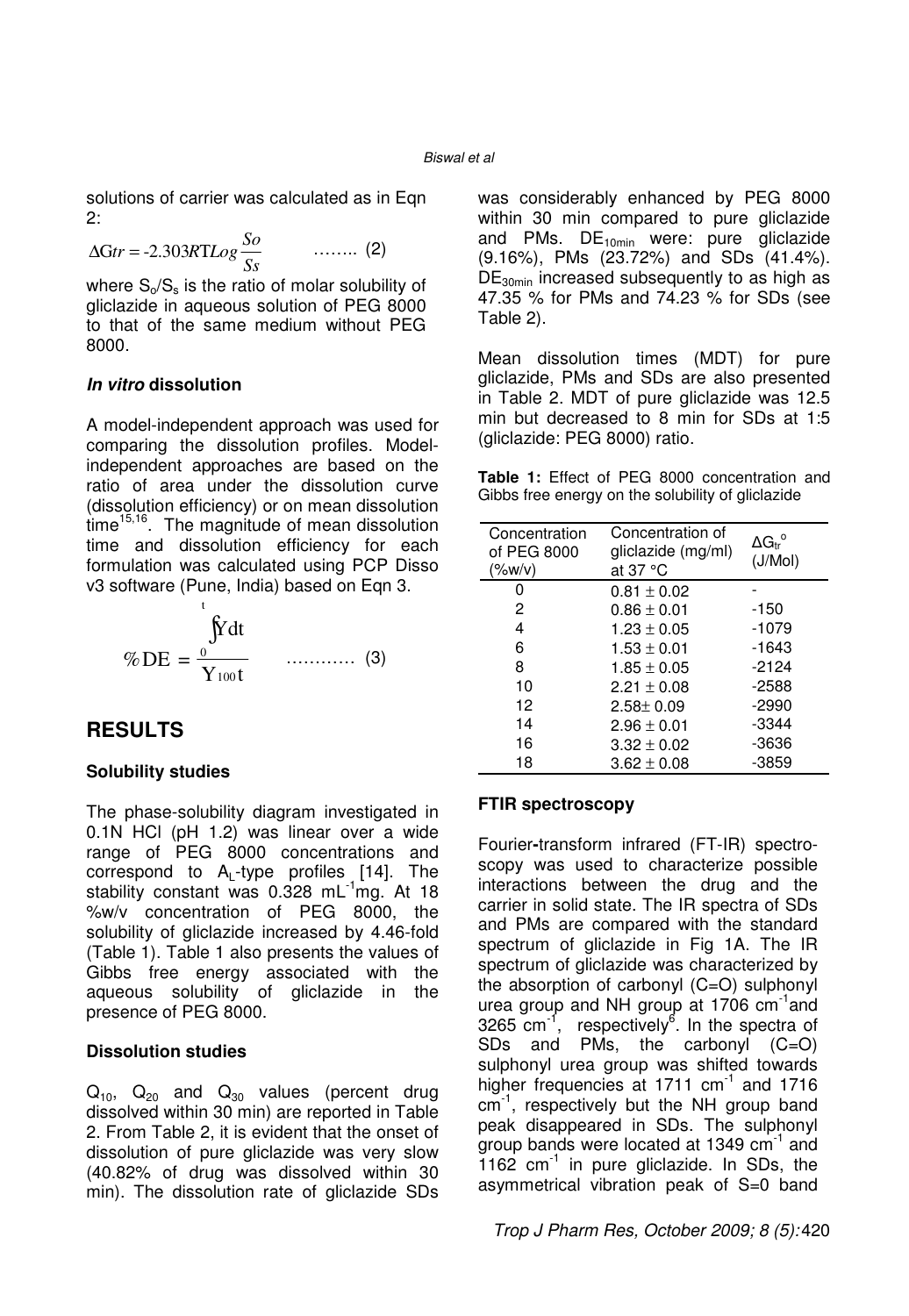was shifted from 1349  $cm^{-1}$  to 1343  $cm^{-1}$ with decreased frequencies. In SDs, the symmetrically stretching vibration band of S=0 was shifted from 1162  $cm^{-1}$  to 1100 cm<sup>-1</sup> with decreased frequencies. Important vibrations detected in the spectrum of PEG 8000 were the C-H stretching at 2895 cm<sup>-1</sup> and the C-O stretching at 1110  $cm^{-1}$ .



**Figure 1:** FTIR spectra of gliclazide alone (A), PEG 8000 alone (B), gliclazide-PEG 8000 PMs (C), and gliclazide-PEG 8000 SDs (D).

#### **X-ray diffractions (XRD)**

The diffraction spectrum of pure gliclazide showed that the drug was crystalline in nature as demonstrated by numerous peaks. Numerous diffraction peaks of gliclazide were observed at 20 of 10.59, 14.98, 17.2, 17.85, 18.15, 22.07, 25.42, 26.25, 26.75 and 29.5 (Fig 2 A) indicating crystalline gliclazide. Pure PEG 8000 showed two peaks with the highest intensity at 2θ and d-spacings of 19.10 and 4.64 A˚, 22.89 and 3.88 A˚ 23.18 and 3.83 A˚ and 23.43 and 3.79 A˚. Some changes in the peak positions of gliclazide were observed in PMs as well as SDs. The prominent peaks for pure gliclazide were clearly seen at the same positions in PMs and SDs but with decreased intensities such as at 2θ of 10.59 (from 1138 to 1910 counts in PMs and down to 562 counts in SDs), 14.98 (from 558 to 269 counts in PMs and to 139 counts in SDs), 17.1 (from 682 to 256 counts in PMs and to 104 counts in SDs), 18.15 (from 1068 to 475 counts in PMs and to 266 counts in SDs), etc .

**Table 2:** In vitro dissolution of gliclazide, as well as its physical mixtures and solid dispersions of gliclazide in pH 1.2 buffers

| Formulation      | Dissolution parameter |             |             |               |               |          |  |  |
|------------------|-----------------------|-------------|-------------|---------------|---------------|----------|--|--|
|                  | $Q_{10min}$           | $Q_{20min}$ | $Q_{30min}$ | $%DE_{10min}$ | $%DE_{30min}$ | MDT(min) |  |  |
| Drug             | 18.46                 | 32.67       | 40.82       | 9.16          | 23.67         | 12.5     |  |  |
| PM $\frac{1}{4}$ | 27.2                  | 43.2        | 59.1        | 13.62         | 33.32         | 16.2     |  |  |
| PM $\frac{1}{2}$ | 30.9                  | 47.8        | 62.6        | 15.45         | 36.67         | 15.9     |  |  |
| PM $\frac{1}{5}$ | 47.44                 | 61.62       | 65.96       | 23.72         | 47.35         | 12.0     |  |  |
| SD $\frac{1}{4}$ | 78.25                 | 82.54       | 85.34       | 39.13         | 67.82         | 7.6      |  |  |
| SD $\frac{1}{2}$ | 84.5                  | 88.1        | 90.2        | 42.26         | 72.55         | 8.7      |  |  |
| SD $\frac{1}{5}$ | 82.8                  | 91.7        | 96.5        | 41.40         | 74.23         | 8.0      |  |  |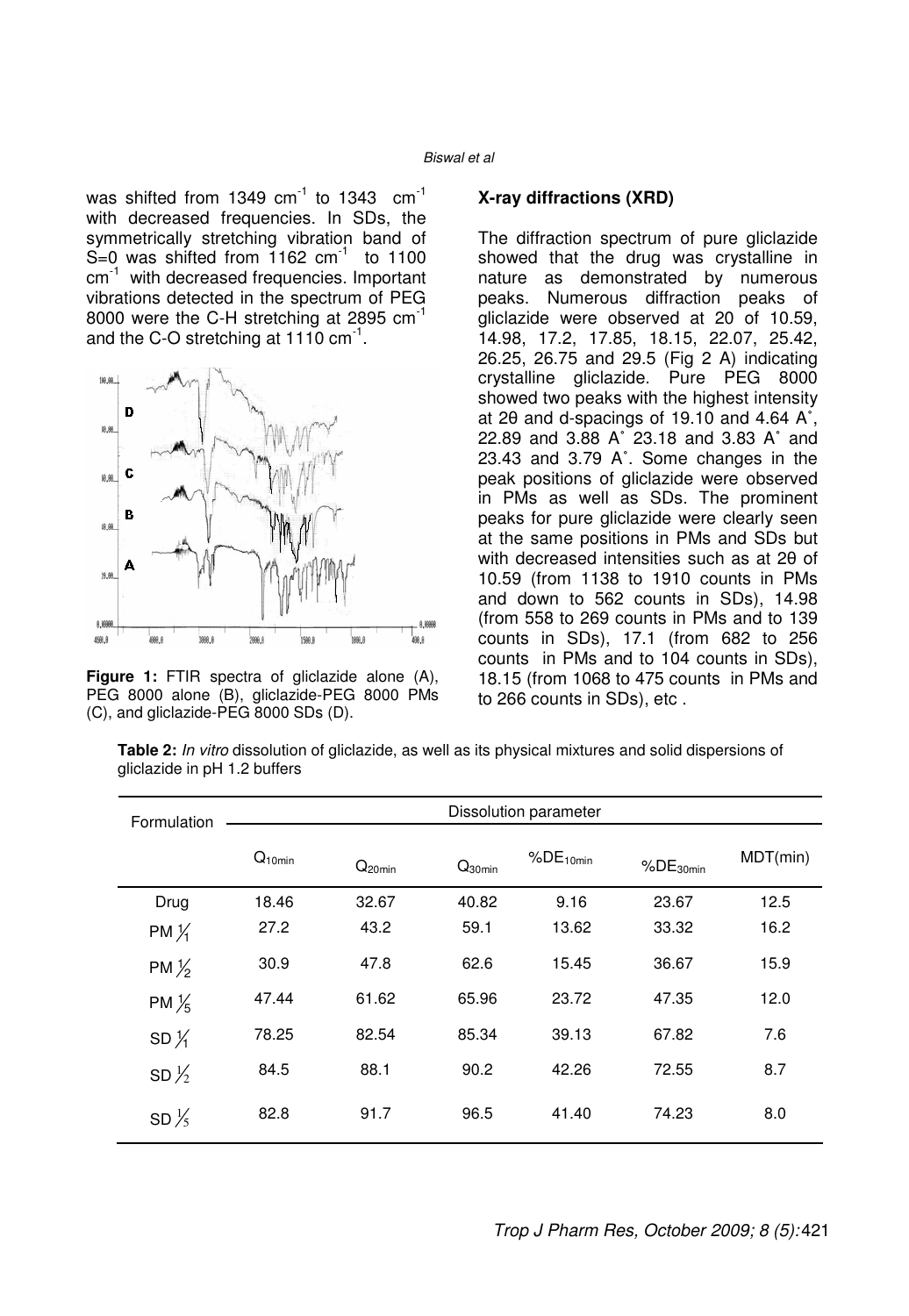



**Figure 2:** X-ray diffractograms of gliclazide alone (A), PEG 8000 alone (B), gliclazide-PEG 8000 PM (C), and gliclazide-PEG 8000 SD (D).

#### **Differential scanning calorimetry**

The DSC curve of pure gliclazide exhibited a single endothermic response corresponding to the melting of the drug. Onset of melting was observed at 170.8 ˚C and the corresponding heat of fusion ( $\Delta H_F$ ) was 171.8 J/g (Fig 3A) while pure PEG 8000 showed a melting endotherm at 60.8 °C with a ΔH<sub>F</sub> of 254.5 J/g. Thermograms of SDs (Fig 3D) showed absence of a gliclazide melting peak but one exothermic peak was present at 228.9 °C with ∆H<sub>F</sub> of 247. 2 J/g.



**Figure 3:** DSC thermograms of gliclazide alone (A), PEG 8000 alone (B), gliclazide-PEG 8000 PM (C), gliclazide-PEG 8000 SD (D).

### **DISCUSSION**

#### **Solubility**

The phase-solubility results are in accordance with the well established formation of soluble complexes between water soluble polymeric carriers and poorly water soluble drugs $17$ . Increased solubility may be due to improved dissolution of gliclazide particles in aqueous solution by PEG 8000. An indication of the process of transfer of gliclazide from pure water to the aqueous solution of PEG 8000 may be obtained from the values of Gibbs free energy change.  $\Delta G_{tr}^{\circ}$  values were all negative for PEG 8000 at various concentrations indicating the spontaneous nature of drug solubilization.

#### **Dissolution**

The increase in the dissolution kinetics of gliclazide from polyethylene glycol SDs might be due to the reduction of crystal size, absence of aggregation of drug crystals and conversion of the drug from crystalline to amorphous/microcrystalline state<sup>5</sup>. Improvement in the wettability of the gliclazide might have resulted from the formation of a film of polyethylene glycol around it, thus reducing the hydrophobicity of their surfaces. This explains the improvement in the dissolution of  $PMS<sup>18</sup>$ .

#### **FTIR spectroscopy**

The shift of the peaks of gliclazide in SDs was as a result of physical interaction between gliclazide and PEG 8000. However, the disappearance of NH peak of gliclazide in SDs could be due to hydrogen bonding between the hydrogen atom of the NH group of gliclazide and one of the ion pairs of oxygen atom in the PEG 8000.

#### **X-ray diffraction**

The relative reduction of diffraction intensity of gliclazide in SD preparations at these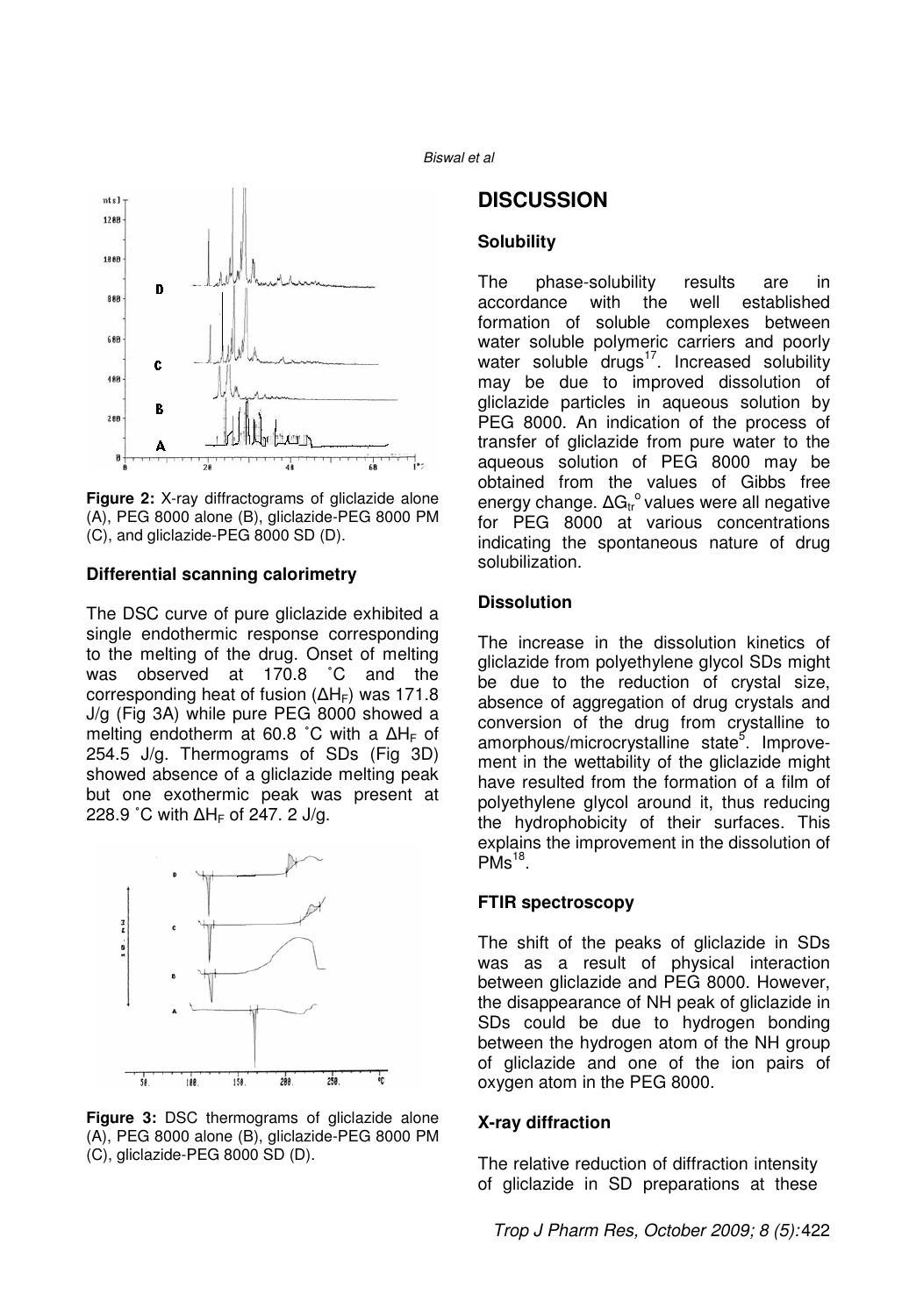angles suggests that the size of the crystals was reduced to that of microcrystals<sup>19</sup>. The positions of PEG 8000 peak patterns in the PMs and SDs were the same and superimposable, which again rules out the possibility of well defined chemical interaction and new compound formation between these two components. The results of this study imply that gliclazide is present in partially crystalline or microcrystalline form in the SDs. Valizaden et al characterized indomethacin-PEG 6000 SDs prepared by a fusion method and concluded that the drug was in microcrystalline form and that no chemically well-defined interaction took place between indomethacin and PEG 6000 either in solution or in the solid state $^{20}$ . The present finding, i.e., the presence of microcrystal or a partially crystalline state of gliclazide in SDs is in agreement with results for other drugs<sup>20</sup>.

#### **Differential scanning calorimetry**

The absence of a gliclazide melting peak and the presence of one exothermic peak in SD suggest that gliclazide was completely soluble in the liquid phase of the polymer or the absence of a crystalline form of gliclazide. The exothermic peak might be due to crystallisation above Tg (glass transition temperature). The molecular motion of amorphous solids depends on temperature. The kinetic energy of amorphous solids increases significantly as the temperature gets close to Tg. Due to the thermodynamic instability of amorphous solids, compared to the crystalline state, spontaneous crystallisation is always possible as soon as molecular mobility is above the threshold of nucleation. However, the melting peak of PEG 8000 in SDs was observed at the same temperature (63.9 ˚C) as the pure PEG 8000. Absence of an endothermic peak of drug in SDs has also been reported by other researchers $21$ -23 .

The PMs also showed no melting peak gliclazide (Fig 3C), though peaks derived from gliclazide were observed (Fig 2A). It is speculated that gliclazide dissolved in molten PEG 8000 during the DSC measurement, and that only one endothermic peak at 63.4 ˚C, corresponding to melting of PEG 8000, was observed. This result is in agreement with the report of Yamashita et  $a^{23}$  who observed in their DSC study that the endothermic peak of tacrolimus was absent from the thermogram of the PM of tacrolimus and PEG 4000.

## **CONCLUSION**

The solubility and dissolution rate of gliclazide can be enhanced by the use of gliclazide - PEG 8000 SDs. The solubilization effect of PEG 8000 results in the reduction of particle aggregation of the drug, elimination of crystallinity, increased wettability and dispersibility, and alteration of the surface properties of the drug particles, and this is probably responsible for the enhanced solubility and dissolution rate of gliclazide in the SDs and PMs. DSC of gliclazide SDs and PMs did not indicate the presence of crystalline gliclazide because gliclazide dissolved completely below its melting point. However, XRD studies indicated the presence of 20% crystalline gliclazide in SDs. There was no well defined chemical interaction between gliclazide and PEG 8000. Gliclazide - PEG 8000 SDs provide a promising approach to enhance the solubility and dissolution rate of gliclazide.

## **ACKNOWLEDGEMENTS**

The authors are grateful to Aristo Pharmaceuticals Pvt Ltd, Mumbai, India and Clariant GmbH, Sulzbach, Germany for supplying gliclazide and PEG 8000. Mr. S Biswal is grateful to the Principal, Royal College of Pharmacy and Health Sciences, Berhampur, for providing the required facilities for this work.